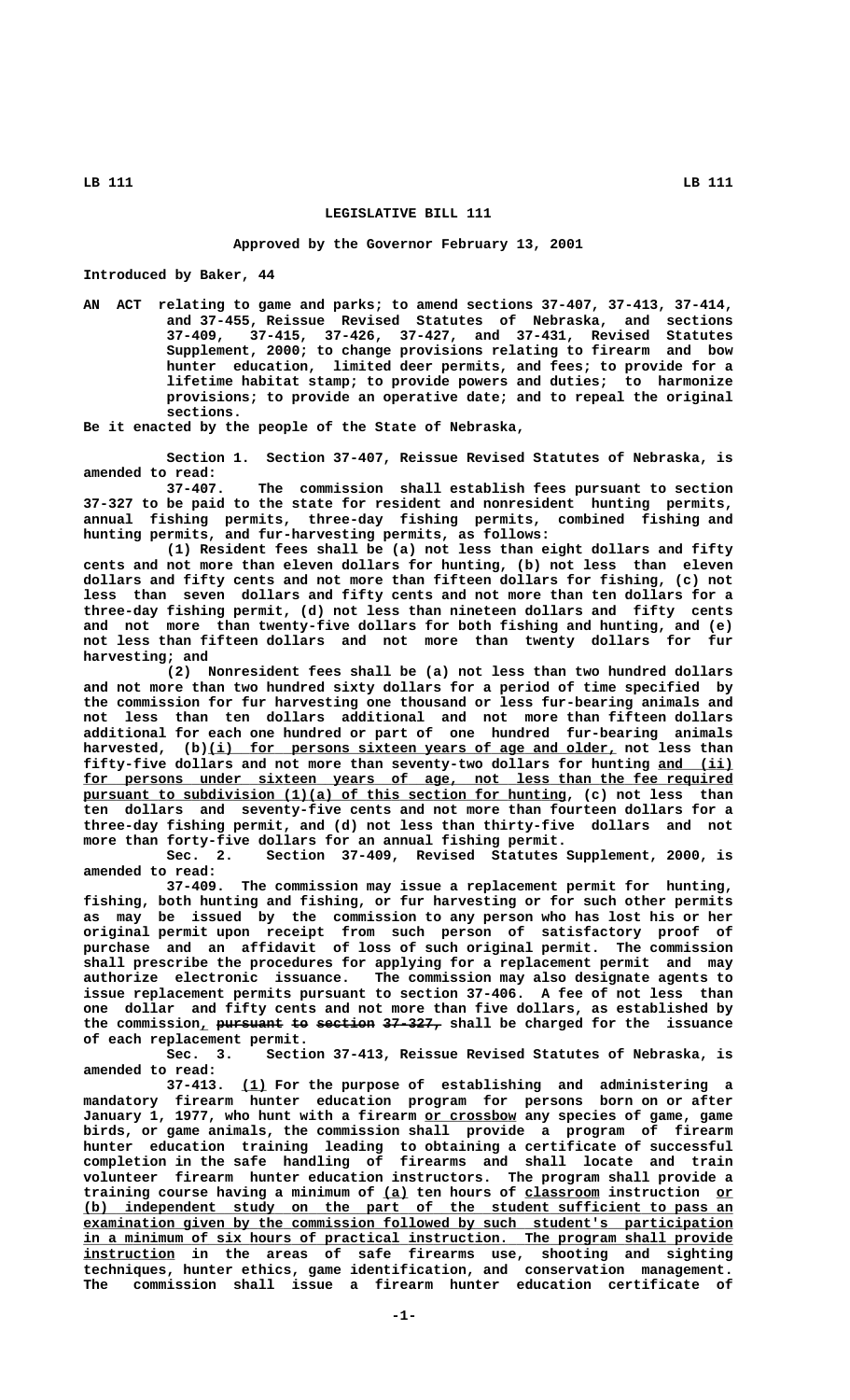**LB 111 LB 111**

**successful completion to persons having satisfactorily completed a firearm hunter education course accredited by the commission and shall print, purchase, or otherwise acquire materials as necessary for effective program operation.**

 **\_\_\_ (2) It shall be unlawful for any person born on or after January 1, \_\_\_\_\_\_\_\_\_\_\_ 1977, to hunt with a firearm or crossbow any species of game, game birds, or game animals except:**

 $\overline{+1}$  (a) A person under the age of twelve years who is accompanied by **a person nineteen years of age or older having a valid hunting permit; and**

 **——— \_\_\_ (2) (b) A person born on or after January 1, 1977, who has on his or her person a hunter education certificate of successful completion issued by the person's state or province of residence or a firearm hunter education certificate issued by an accredited program recognized by the commission.**

**Sec. 4. Section 37-414, Reissue Revised Statutes of Nebraska, is amended to read:**

**37-414. (1) The commission shall establish and administer a bow** hunter education program consisting of a minimum of  $(a)$  ten hours of classroom  **\_\_\_\_\_\_\_\_\_\_\_\_\_\_\_\_\_\_\_\_\_\_\_\_\_\_\_\_\_\_\_\_\_\_\_\_\_\_\_\_\_\_\_\_\_\_\_\_\_\_\_\_\_\_\_\_\_\_\_\_\_\_\_\_\_ instruction or (b) independent study on the part of the student sufficient to** pass an examination given by the commission followed by such student's  $participation in a minimum of six hours of practical instruction. The program$  **\_\_\_\_\_\_\_\_\_\_\_\_\_\_\_\_\_\_\_\_\_\_\_\_\_\_\_ shall provide instruction in the safe use of bow hunting equipment, the fundamentals of bow hunting, shooting and hunting techniques, game \_\_\_\_**  ${\tt identification}$  , conservation management, and hunter ethics. When establishing **such a program, the commission shall train volunteers as bow hunter education training instructors. The commission shall issue a certificate of successful completion to any person who satisfactorily completes a bow hunter education program established by the commission and shall print, purchase, or otherwise acquire materials necessary for effective program operation. The commission shall adopt and promulgate rules and regulations for carrying out and administering such program.**

> **(2) A person born on or after January 1, 1977, who is hunting antelope, deer, elk, mountain sheep, or wild turkey with a bow and arrow pursuant to any provision of sections 37-447 to 37-453 and 37-457 shall have on his or her person a bow hunter education certificate of successful completion issued by his or her state or province of residence or a bow hunter education certificate issued by an accredited program recognized by the commission.**

> **Sec. 5. Section 37-415, Revised Statutes Supplement, 2000, is amended to read:**

> **37-415. (1) The commission may issue to any Nebraska resident a lifetime fishing, hunting, or combination hunting and fishing permit upon application and payment of the appropriate fee. The fee for a lifetime hunting permit shall be not less than two hundred dollars and not more than two hundred sixty dollars, the fee for a lifetime fishing permit shall be not less than two hundred thirty dollars and not more than three hundred dollars, and the fee for a lifetime combination hunting and fishing permit shall be not less than four hundred dollars and not more than five hundred twenty dollars, as such fees are established by the commission pursuant to section 37-327. Payment of the fee shall be made in a lump sum at the time of application.**

> **(2) A lifetime permit shall not be made invalid by reason of the holder subsequently residing outside the state.**

> **(3) A replacement lifetime permit may be issued if the original has been lost or destroyed. The fee for a replacement shall be not less than one dollar and fifty cents and not more than five dollars, as established by the** commission. pursuant to section 37-327.

> **(4) The commission shall adopt and promulgate rules and regulations to carry out this section and sections 37-416 and 37-417.**

> **Sec. 6. Section 37-426, Revised Statutes Supplement, 2000, is amended to read:**

> $(1)$  Except as provided in subsection  $\left(2\right)$  (3) of this  **section:**

> **(a) No resident of Nebraska sixteen years of age or older and no nonresident of Nebraska regardless of age shall hunt, harvest, or possess any game bird, upland game bird, game animal, or fur-bearing animal unless, at the time of such hunting, harvesting, or possessing, such person carries on or about his or her person an unexpired habitat stamp validated as prescribed by the rules and regulations of the commission prior to the time of hunting, harvesting, or possessing such bird or animal; and**

> **(b) No resident or nonresident of Nebraska eighteen years of age or older shall take or possess any aquatic organism requiring a Nebraska fishing permit, including any fish, bullfrog, snapping turtle, tiger salamander, or mussel unless, at the time of such taking or possessing, such person carries**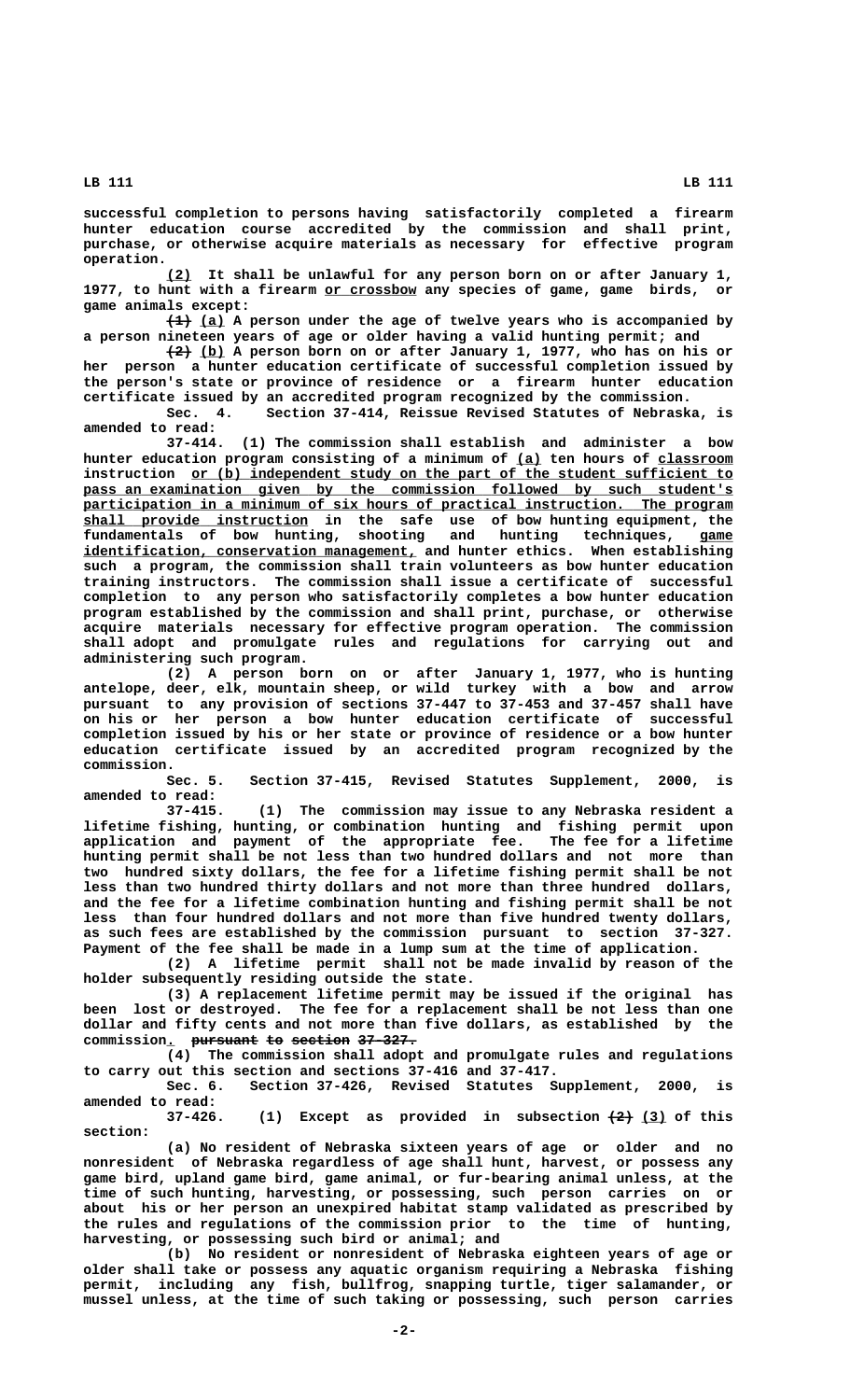**on or about his or her person an unexpired aquatic habitat stamp validated as prescribed by the rules and regulations of the commission prior to the time of taking or possessing a fish, bullfrog, snapping turtle, tiger salamander, or mussel.**

 **\_\_\_\_\_\_\_\_\_\_\_\_\_\_\_\_\_\_\_\_\_\_\_\_\_\_\_\_\_\_\_\_\_\_\_\_\_\_\_\_\_\_\_\_\_\_\_\_\_\_\_\_\_\_\_\_\_\_\_\_\_\_\_\_ (2) The commission may issue to any Nebraska resident a lifetime** habitat stamp upon application and payment of the appropriate fee. The fee for a lifetime habitat stamp shall be twenty times the fee required in  **\_\_\_\_\_\_\_\_\_\_\_\_\_\_\_\_\_\_\_\_\_\_\_\_\_\_\_\_\_\_\_\_\_\_\_\_\_\_\_\_\_\_\_\_\_\_\_\_\_\_\_\_\_\_\_\_\_\_\_\_\_\_\_\_\_\_\_\_\_\_\_\_\_\_\_\_\_\_ subsection (4) of this section for annual habitat stamps. Payment of such fee \_\_\_\_\_\_\_\_\_\_\_\_\_\_\_\_\_\_\_\_\_\_\_\_\_\_\_\_\_\_\_\_\_\_\_\_\_\_\_\_\_\_\_\_\_\_\_\_\_\_\_\_\_\_\_\_\_\_\_\_\_\_\_\_\_\_\_\_\_\_\_\_\_\_\_\_\_\_ shall be made in a lump sum at the time of application. A lifetime habitat \_\_\_\_\_\_\_\_\_\_\_\_\_\_\_\_\_\_\_\_\_\_\_\_\_\_\_\_\_\_\_\_\_\_\_\_\_\_\_\_\_\_\_\_\_\_\_\_\_\_\_\_\_\_\_\_\_\_\_\_\_\_\_\_\_\_\_\_\_\_\_\_\_\_\_\_\_\_ stamp shall not be made invalid by reason of the holder subsequently residing \_\_\_\_\_\_\_\_\_\_\_\_\_\_\_\_\_\_\_\_\_\_\_\_\_\_\_\_\_\_\_\_\_\_\_\_\_\_\_\_\_\_\_\_\_\_\_\_\_\_\_\_\_\_\_\_\_\_\_\_\_\_\_\_\_\_\_\_\_\_\_\_\_\_\_\_\_\_ outside the state. A replacement lifetime habitat stamp may be issued if the \_\_\_\_\_\_\_\_\_\_\_\_\_\_\_\_\_\_\_\_\_\_\_\_\_\_\_\_\_\_\_\_\_\_\_\_\_\_\_\_\_\_\_\_\_\_\_\_\_\_\_\_\_\_\_\_\_\_\_\_\_\_\_\_\_\_\_\_\_\_\_\_\_\_\_\_\_\_ original is lost or destroyed. The fee for a replacement shall be not less \_\_\_\_\_\_\_\_\_\_\_\_\_\_\_\_\_\_\_\_\_\_\_\_\_\_\_\_\_\_\_\_\_\_\_\_\_\_\_\_\_\_\_\_\_\_\_\_\_\_\_\_\_\_\_\_\_\_\_\_\_\_\_\_\_\_\_\_\_\_\_\_\_\_\_\_\_\_ than one dollar and fifty cents and not more than five dollars, as established \_\_\_\_\_\_\_\_\_\_\_\_\_\_\_\_\_\_ by the commission.**

 **\_\_\_ (3) Habitat stamps are not required for holders of limited permits issued under section 37-455. Aquatic habitat stamps are not required (a) when a fishing permit is not required, (b) for holders of permits pursuant to section 37-424, or (c) for holders of lifetime fishing permits or lifetime combination hunting and fishing permits.**

 **——— \_\_\_ (3) (4) Any person to whom a stamp has been issued shall, immediately upon request, exhibit the stamp to any officer. Any person hunting, fishing, harvesting, or possessing any game bird, upland game bird, game animal, or fur-bearing animal or any aquatic organism requiring a fishing permit in this state without the appropriate stamp attached to or printed on a valid hunting or fur-harvesting permit or fishing permit and not actually on or about his or her person shall be deemed to be without such stamp. A habitat stamp shall be issued upon the payment of a fee of not less than ten dollars and not more than fifteen dollars per stamp. An aquatic habitat stamp shall be issued upon the payment of a fee of not less than five and not more than six dollars and fifty cents per stamp. The commission shall establish the fees pursuant to section 37-327.**

**Sec. 7. Section 37-427, Revised Statutes Supplement, 2000, is amended to read:**

**37-427. The habitat stamp or aquatic habitat stamp required by \_\_\_\_\_\_\_\_\_\_\_\_\_\_\_\_\_\_\_\_\_\_\_\_\_\_\_\_\_\_\_\_\_\_\_\_\_\_\_\_ section 37-426 is not transferable and, except for the lifetime habitat stamp, expires at midnight on December 31 in the year for which the stamp is issued.**

**Sec. 8. Section 37-431, Revised Statutes Supplement, 2000, is amended to read:**

 **\_\_\_ 37-431. (1)(a) The Nebraska Habitat Fund is created. The commission shall remit the habitat stamp fees to the State Treasurer for credit to the Nebraska Habitat Fund. Any money in the fund available for investment shall be invested by the state investment officer pursuant to the Nebraska Capital Expansion Act and the Nebraska State Funds Investment Act. No expenditure shall be made from the Nebraska Habitat Fund until the commission has presented a habitat plan to the Committee on Appropriations of the Legislature for its approval.**

 **\_\_\_\_\_\_\_\_\_\_\_\_\_\_\_\_\_\_\_\_\_\_\_\_\_\_\_\_\_\_\_\_\_\_\_\_\_\_\_\_\_\_\_\_\_\_\_\_\_\_\_\_\_\_\_\_\_\_\_\_\_\_\_\_\_\_\_\_ (b) Fees received for lifetime habitat stamps shall be credited to \_\_\_\_\_\_\_\_\_\_\_\_\_\_\_\_\_\_\_\_\_\_\_\_\_\_\_\_\_\_\_\_\_\_\_\_\_\_\_\_\_\_\_\_\_\_\_\_\_\_\_\_\_\_\_\_\_\_\_\_\_\_\_\_\_\_\_\_\_\_\_\_\_\_\_\_\_\_ the Nebraska Habitat Fund and shall not be expended but may be invested by the \_\_\_\_\_\_\_\_\_\_\_\_\_\_\_\_\_\_\_\_\_\_\_\_\_\_\_\_\_\_\_\_\_\_\_\_\_\_\_\_\_\_\_\_\_\_\_\_\_\_\_\_\_\_\_\_\_\_\_\_\_\_\_\_\_\_\_\_\_\_\_\_\_\_\_\_\_\_ state investment officer pursuant to the Nebraska Capital Expansion Act and \_\_\_\_\_\_\_\_\_\_\_\_\_\_\_\_\_\_\_\_\_\_\_\_\_\_\_\_\_\_\_\_\_\_\_\_\_\_\_\_\_\_\_\_\_\_\_\_\_\_\_\_\_\_\_\_\_\_\_\_\_\_\_\_\_\_\_\_\_\_\_\_\_\_\_\_\_\_ the Nebraska State Funds Investment Act. Income from such investments may be \_\_\_\_\_\_\_\_\_\_\_\_\_\_\_\_\_\_\_\_\_\_\_\_\_\_\_\_\_\_\_\_\_\_\_\_\_\_\_\_\_\_\_\_\_\_\_\_\_\_\_\_\_\_ expended by the commission pursuant to section 37-432.**

**(2) The Nebraska Aquatic Habitat Fund is created. The commission shall remit the aquatic habitat stamp fees to the State Treasurer for credit to the Nebraska Aquatic Habitat Fund. Any money in the fund available for investment shall be invested by the state investment officer pursuant to the Nebraska Capital Expansion Act and the Nebraska State Funds Investment Act. No expenditure shall be made from the Nebraska Aquatic Habitat Fund until the commission has presented a habitat plan to the Committee on Appropriations and the Committee on Natural Resources of the Legislature for their approval.**

**(3) The secretary of the commission and any county clerk or public official designated to sell habitat stamps or aquatic habitat stamps shall be liable upon their official bonds for failure to remit the money from the sale of the stamps, as required by sections 37-426 to 37-433, coming into their hands. Any agent who receives stamp fees and who fails to remit the fees to the commission within a reasonable time after demand by the commission shall be liable to the commission in damages for double the amount of the funds wrongfully withheld. Any agent who purposefully fails to remit such fees with the intention of converting them is guilty of theft. The penalty for such violation shall be determined by the amount converted as specified in section 28-518.**

**Sec. 9. Section 37-455, Reissue Revised Statutes of Nebraska, is amended to read:**